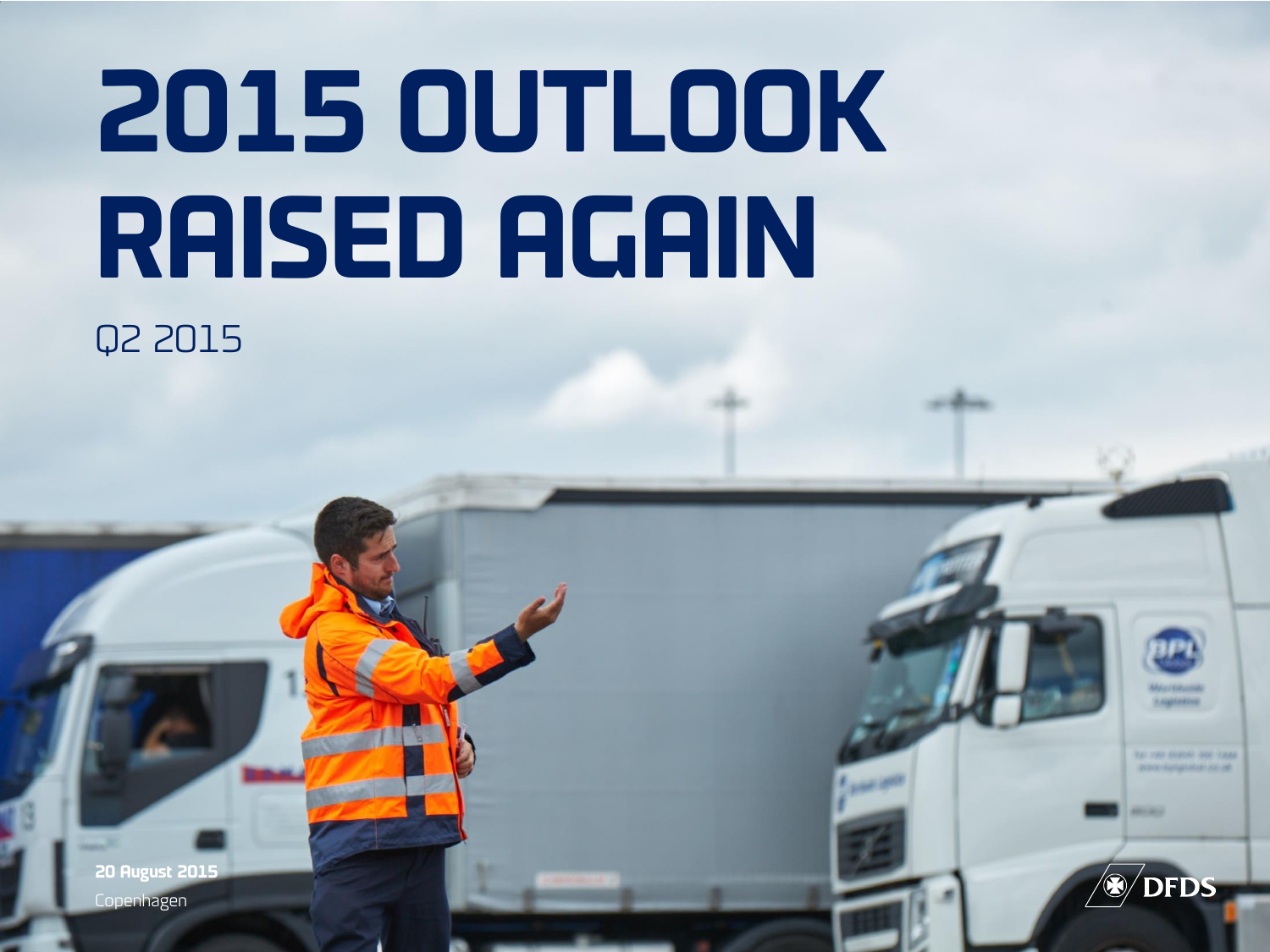### **CONTENTS**

- Overview
- Q2 2015
- Outlook 2015
- MGO transition
- Channel
- Semi-annual dividends and stock split
- Strategy, goals and priorities
- Appendix: EBIT per BU

The statements about the future in this announcement contain an element of risk and uncertainty, both in general and specific terms, and this means that actual developments may diverge considerably from the statements about the future.

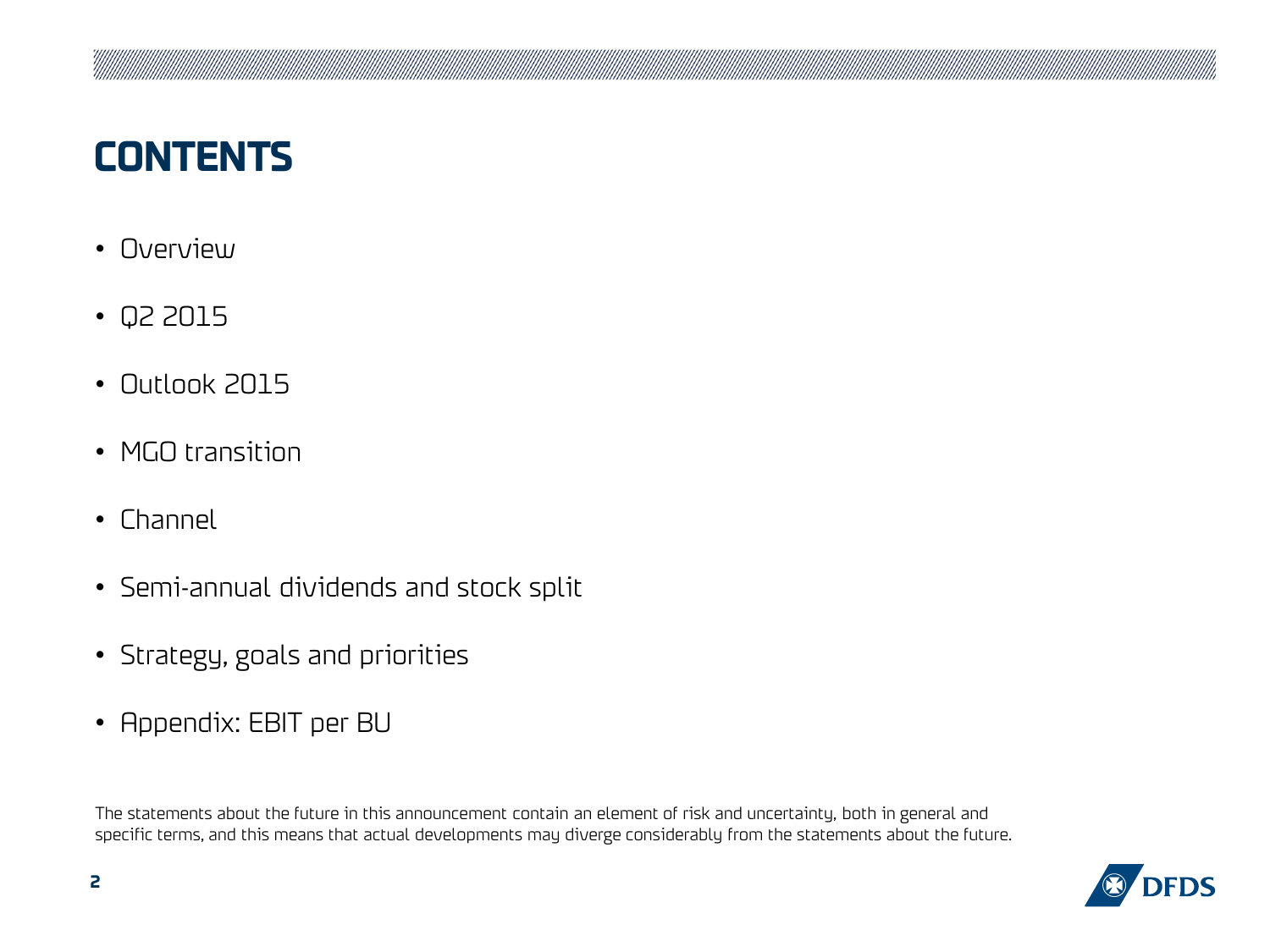## **Q2 EARNINGS ABOVE EXPECTATIONS**

- Organic revenue **growth of 6%** in Q2
- Operating profit (EBITDA) increased by **37% to DKK 551m**
- Shipping Division's earnings increased by **higher volumes of freight and passengers**, improved unit revenues and operational efficiency gains
- Logistics Division's earnings **in line** with expectations
- **ROIC LTM\* increased to 10.3%** (LTM Q1 2015: 9.0%)
- EBITDA outlook for 2015 **raised to DKK 1.8-1.9bn** (DKK 1.65-1.75bn)
- Board of Directors propose **semi-annual dividends**, an **interim dividend of DKK 9** already this year, and a **1:5 stock split**

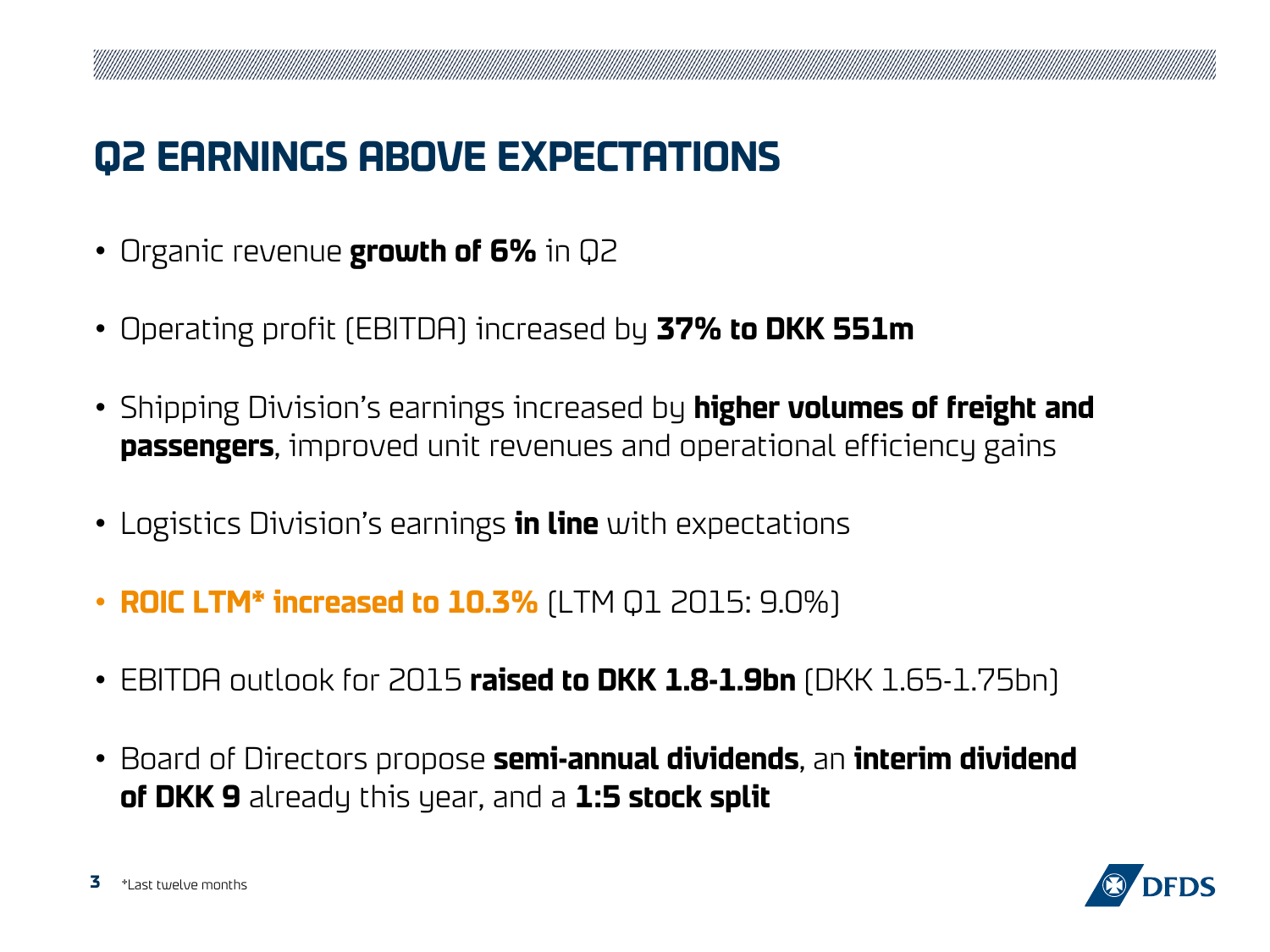# **Q2 2015 – EBITDA UP BY 37% TO DKK 551M**

- **Strong impact from operating leverage** in Shipping Division following growth in revenue and capacity utilization
- Increased results in all shipping business units – particularly strong performance in the **Passenger** and **Channel** business units
- **Logistics'** performance improved in most areas and a positive impact from acquisitions…
- …but offset by **challenging** market conditions in Baltics and N. Ireland

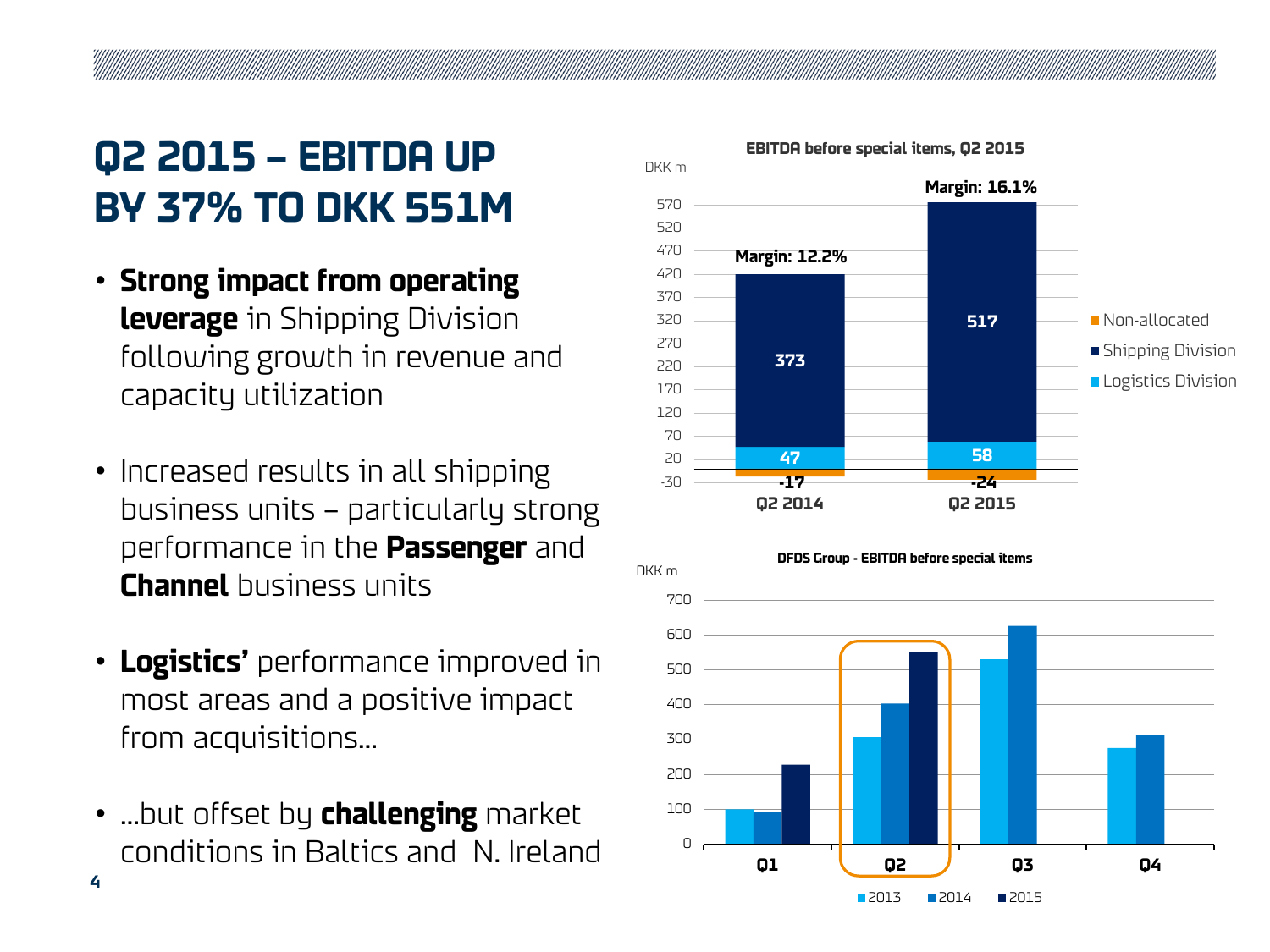# **Q2 2015 IN NUMBERS**

- Group organic revenue growth of 6%, adjusted for route closures and acquisitions
- Shipping Division's revenue up by 8%, adjusted for route closures, volume growth in excess of 10% when adjusting for Dover-Calais • Group organic revenue growth of REVENT<br>
6%, adjusted for route closures and **EBITDA**<br>
acquisitions<br>
• Shipping Division's revenue up by  $\frac{Gain/10s}{DPL}$ <br>
8%, adjusted for route closures, **EBIT BE**<br>
volume growth in excess
- Logistics Division's revenue increased by new major contract and acquisitions
- P/L associates: Variance of DKK 29m due to one-off income 2014
- 

|                           |        |        |        | <b>Change Change</b> |
|---------------------------|--------|--------|--------|----------------------|
| DKK $m1$                  | Q2 15  | Q2 14  | vs LY  | ℅                    |
| <b>REVENUE</b>            | 3.432  | 3.306  | 126    | 4%                   |
| <b>EBITDA BEFORE SI</b>   | 551    | 403    | 149    | 37%                  |
| margin, %                 | 16,1   | 12,2   | 3,9    | n.a.                 |
| P/L associates            | -5     | 24     | -29    | n.a.                 |
| Gain/loss asset sales     | 0      | 2      | $-2$   | n.a.                 |
| Depreciations             | $-201$ | $-193$ | -9     | 5%                   |
| <b>EBIT BEFORE SI</b>     | 346    | 237    | 109    | 46%                  |
| margin, %                 | 10,1   | 7,2    | 2,9    | n.a.                 |
| Special Items             | $-11$  | $-14$  | 3      | n.a.                 |
| <b>EBIT</b>               | 335    | 223    | 111    | 50%                  |
| Finance                   | $-26$  | -6     | -20    | n.a.                 |
| <b>PTP BEFORE SI</b>      | 319    | 231    | 89     | 38%                  |
| <b>PTP</b>                | 308    | 217    | 91     | 42%                  |
| EMPLOYEES avg., no.       | 6.471  | 6.146  | 325    | 5%                   |
| <b>INVESTED CAPITAL</b>   | 8.617  | 8.578  | 39     | 0%                   |
| ROIC LTM ex. SI, %        | 10,3   | 8,0    | 2,3    | n.a.                 |
| <b>NIBD</b>               | 2.219  | 2.334  | $-115$ | $-5%$                |
| <b>NIBD/EBITDA, times</b> | 1,3    | 1,7    | -0,4   | n.a.                 |
| SOLVENCY, %               | 49     | 50     | $-1,0$ | n.a.                 |

SI: Special items. PTP: Pre-tax profit. NIBD: Net interest-bearing debt.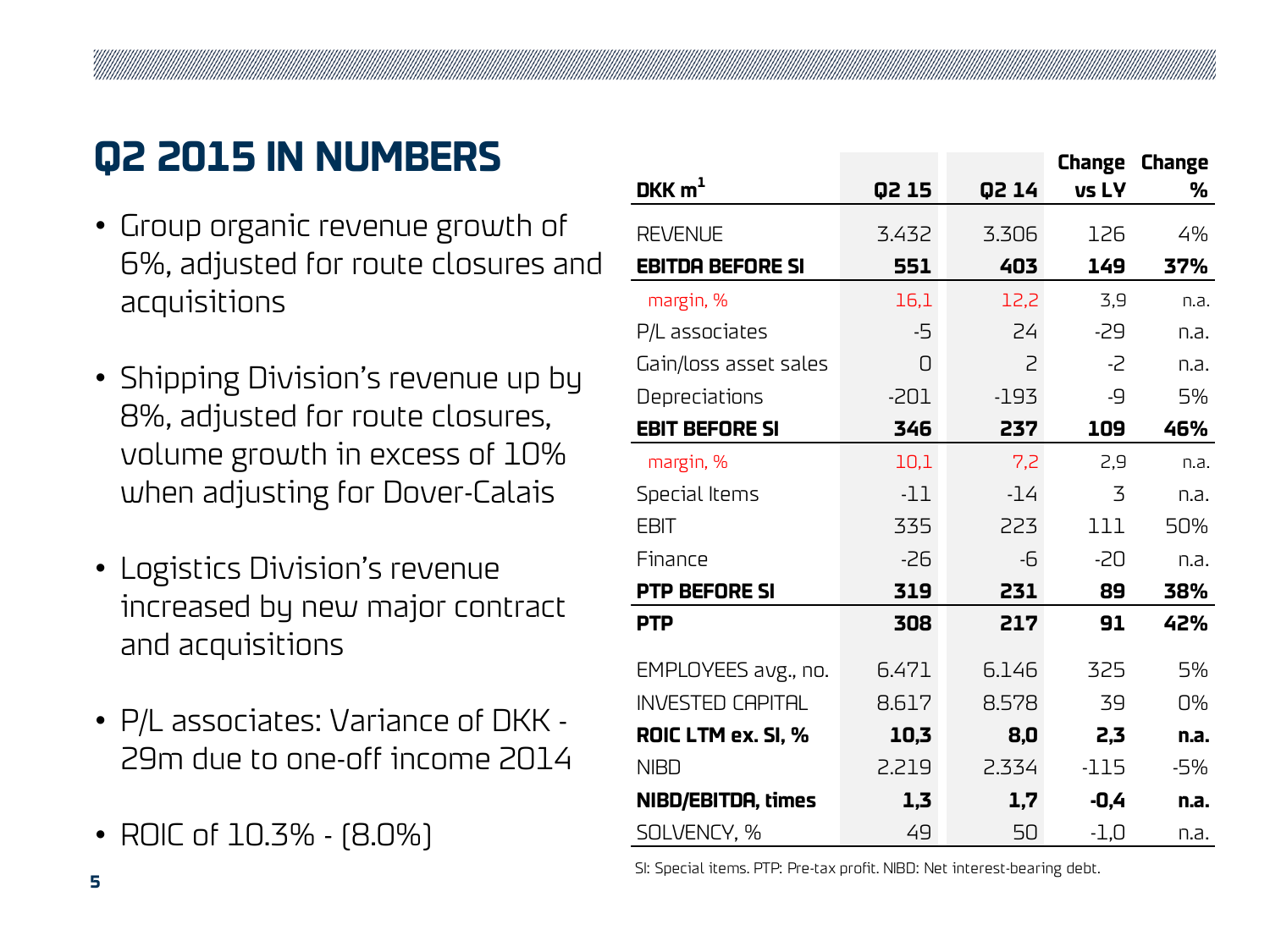### **EBITDA OUTLOOK 2015 RAISED TO DKK 1.8-1.9BN**

- Q2 EBITDA above expectations
- Volume growth of freight and passengers set to continue in most areas
- Capacity utilisation in shipping increasing in general - no major new capacity foreseen
- Currency changes GBP up, SEK & NOK down – are starting to shift some production and trade patterns in Europe…
- …and the Logistics Division is consequently impacted by balance issues in certain traffic corridors
- Customer focus and continuous improvement projects continue to contribute to results

#### **NEW OUTLOOK 2015**

- Revenue up by around 3%, and up by around 5% adjusted for route closures and acquisitions, unchanged
- EBITDA of DKK 1.8-1.9bn (DKK 1.65-1.75bn)
- Investments of DKK 650m, unchanged

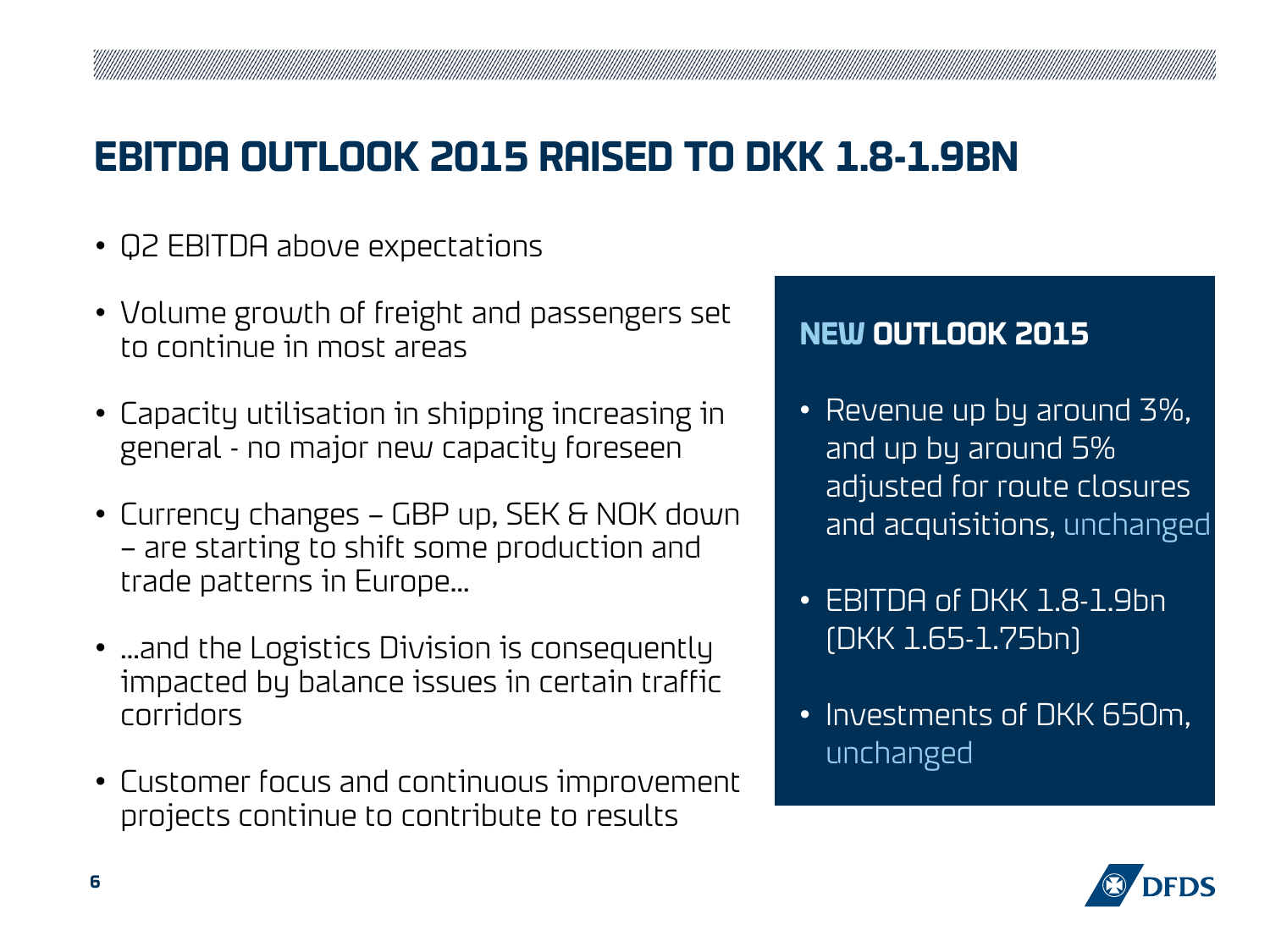#### **2015: UPDATE ON MAJOR PERFORMANCE DRIVERS**

| <b>Likely</b>                                                                 | <b>Expected</b>                                                             | <b>Uncertain</b>                                              | <b>Macro drivers</b>                                                        |
|-------------------------------------------------------------------------------|-----------------------------------------------------------------------------|---------------------------------------------------------------|-----------------------------------------------------------------------------|
| Positive impact<br>$\bullet$<br>from closed<br>routes<br>as expected          | Resolution of<br>structural<br>overcapacity in<br>Channel<br>more certainty | Level of<br>$\bullet$<br>competitive<br>pressure<br>no change | Russian market<br>demand                                                    |
| Procurement<br>efficiencies &<br>impact from<br>other projects<br>as expected | Volume growth,<br>$\bullet$<br>freight and<br>passengers<br>above outlook   |                                                               | Changes in oil<br>price and<br>exchange rates<br>Norwegian<br>market demand |
| Positive impact<br>from Logistics<br>acquisitions<br>as expected<br>7         | Bunker cost<br>$\bullet$<br>savings<br>above outlook                        |                                                               | 'Grexit'                                                                    |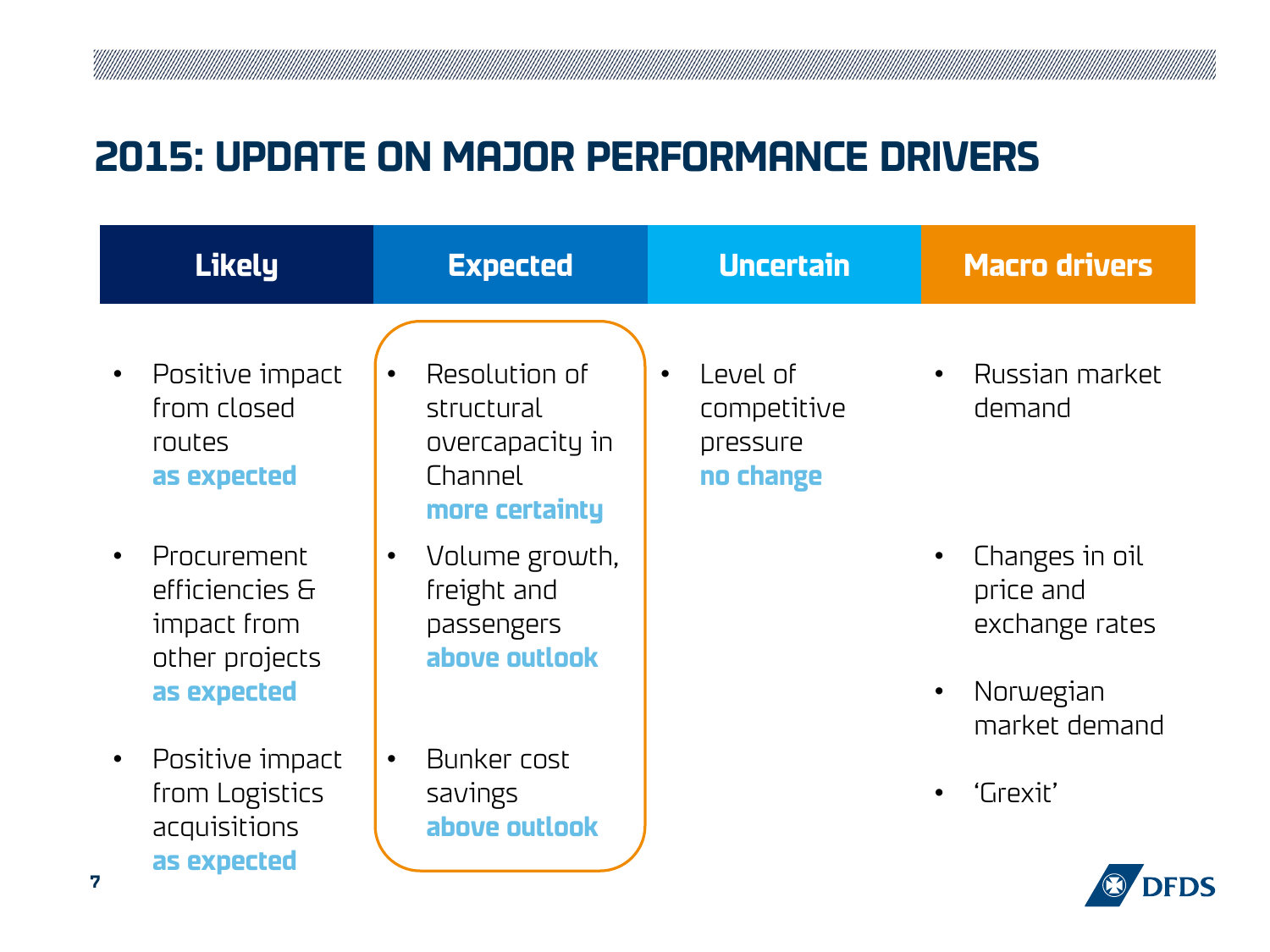#### **BUNKER Q2 2015**

- Price spread between MGO and HFO has dropped to around USD 195 (EUR 175)
- Benefits from scrubbers and savings on passenger routes
- Lower bunker costs passed on to freight customers through bunker adjustment clauses
- Continued strong focus on fuel consumption reduction across the fleet



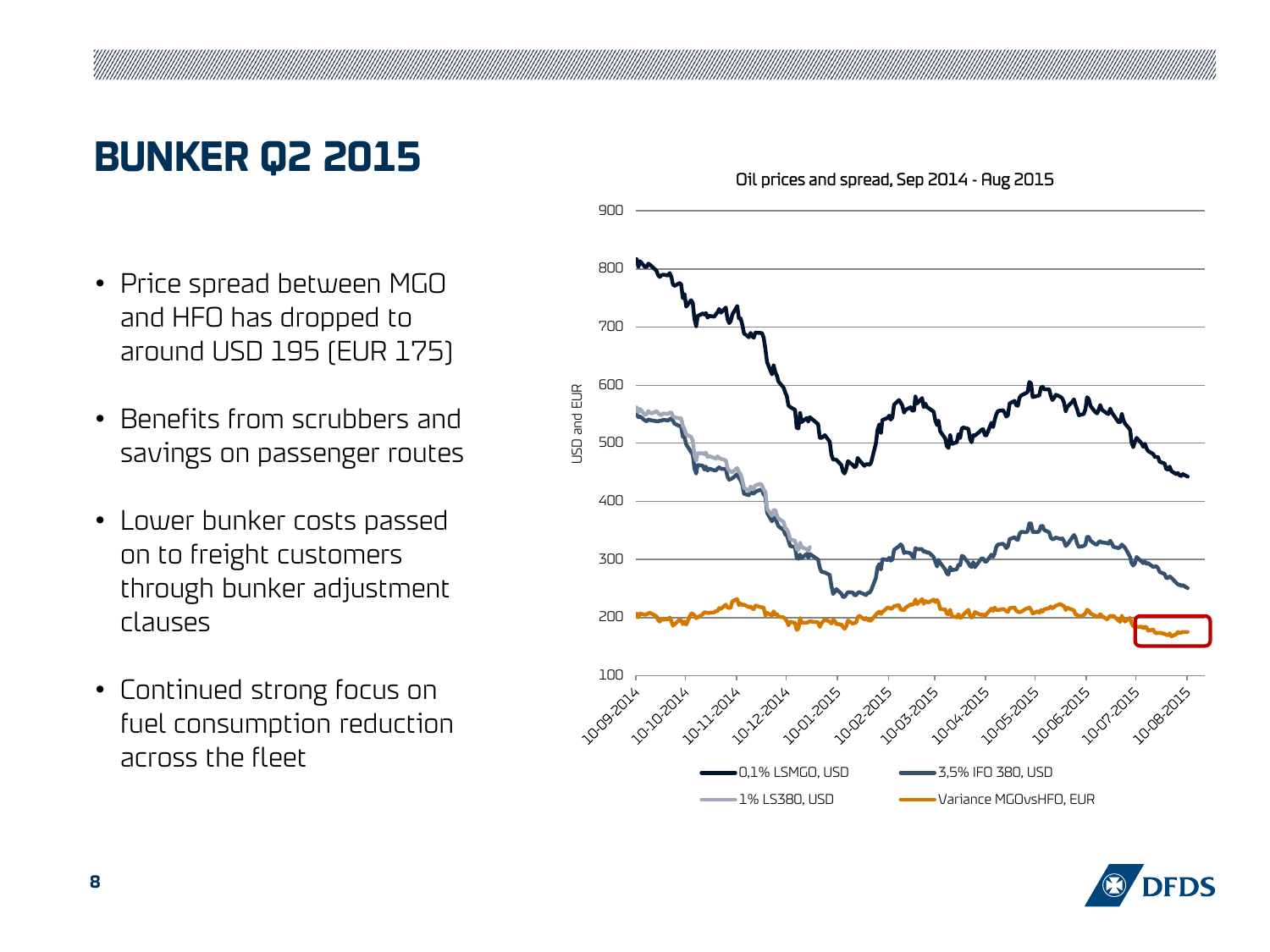## **CHANNEL: SITUATION PROGRESSING**

- MyFerryLink stopped sailings on 29 June
- 7 ferries operated between Dover and Calais end Q2, compared to 10 at beginning of year
- Longterm bareboat charter agreements entered into for ferries Rodin and Berlioz – Eurotunnel has put option with expiration mid-2017
- Planned delivery for 2 July delayed as ferries are still occupied by former employees of SCOP-SeaFrance
- Disruption of Dover-Calais ferry services in July by industrial actions – partly offset by transfer of one ferry to Dover-Dunkirk. Operations normalised end July
- Subject to certain conditions, DFDS is offering to employ 202 employees to operate a third ferry on Dover-Calais





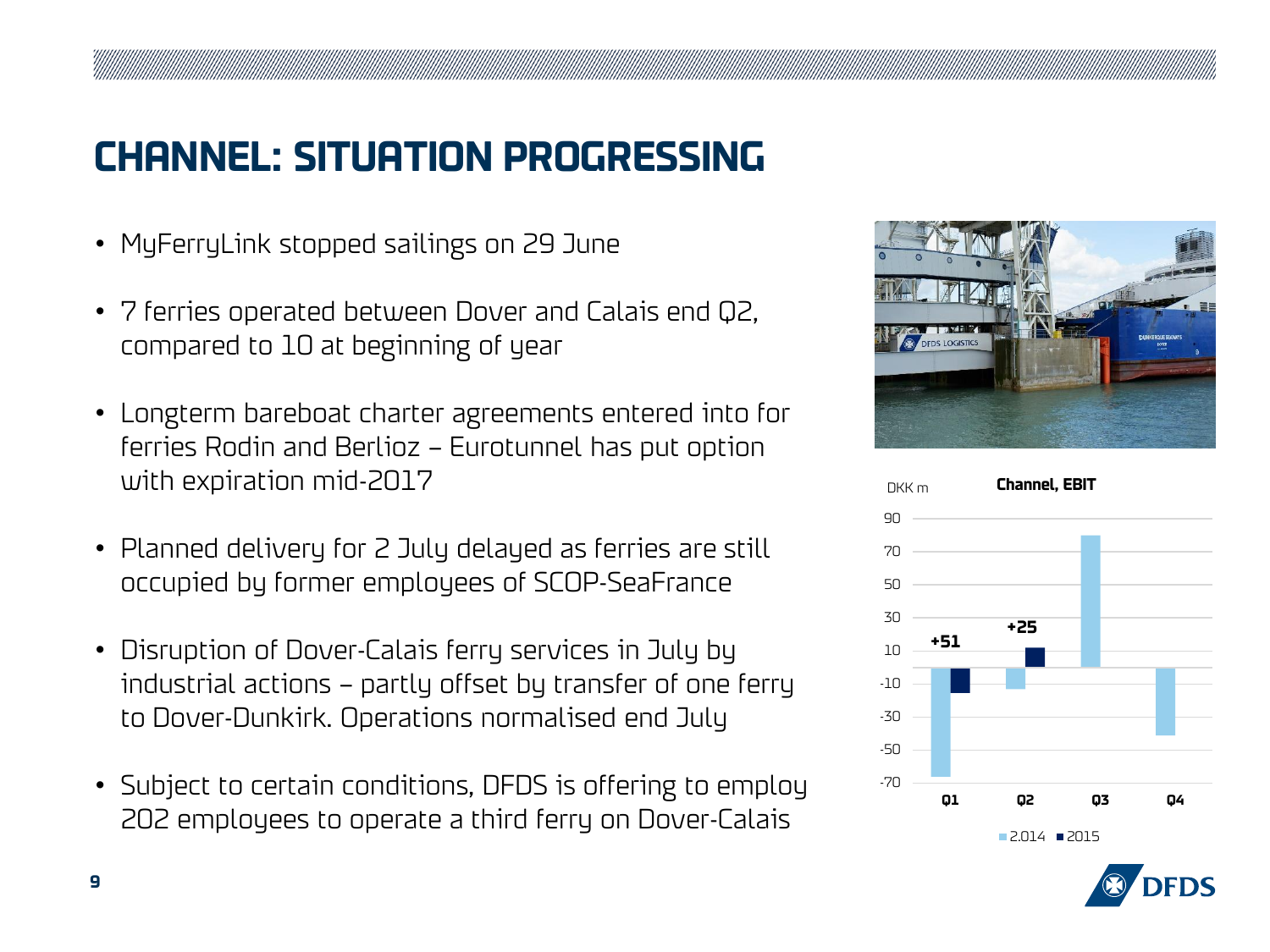#### **SEMI-ANNUAL DIVIDENDS AND STOCK SPLIT**

- Proposals from Board of Directors\*:
	- Introduction of semi-annual dividends
	- Interim dividend of DKK 9 already this year
	- Stock split 1:5
	- Cancellation of 350,000 shares as part of share buyback programme
- Faster return of capital, more flexibility and alignment to DFDS' annual cash flow cycle
- Total distribution of capital now expected to exceed DKK 700m in 2015
- Stock split to enhance liquidity of share
- NIBD/EBITDA at 1.3 times end Q2
- Potential increase of leverage from exercise of put option related to Channel ferries and acquisitions in addition to the investments included in 2015 guidance





■ Share buyback, Jan-Apr ■ Ordinary dividend, Mar Share buyback, Apr-Dec Interim dividend, Sep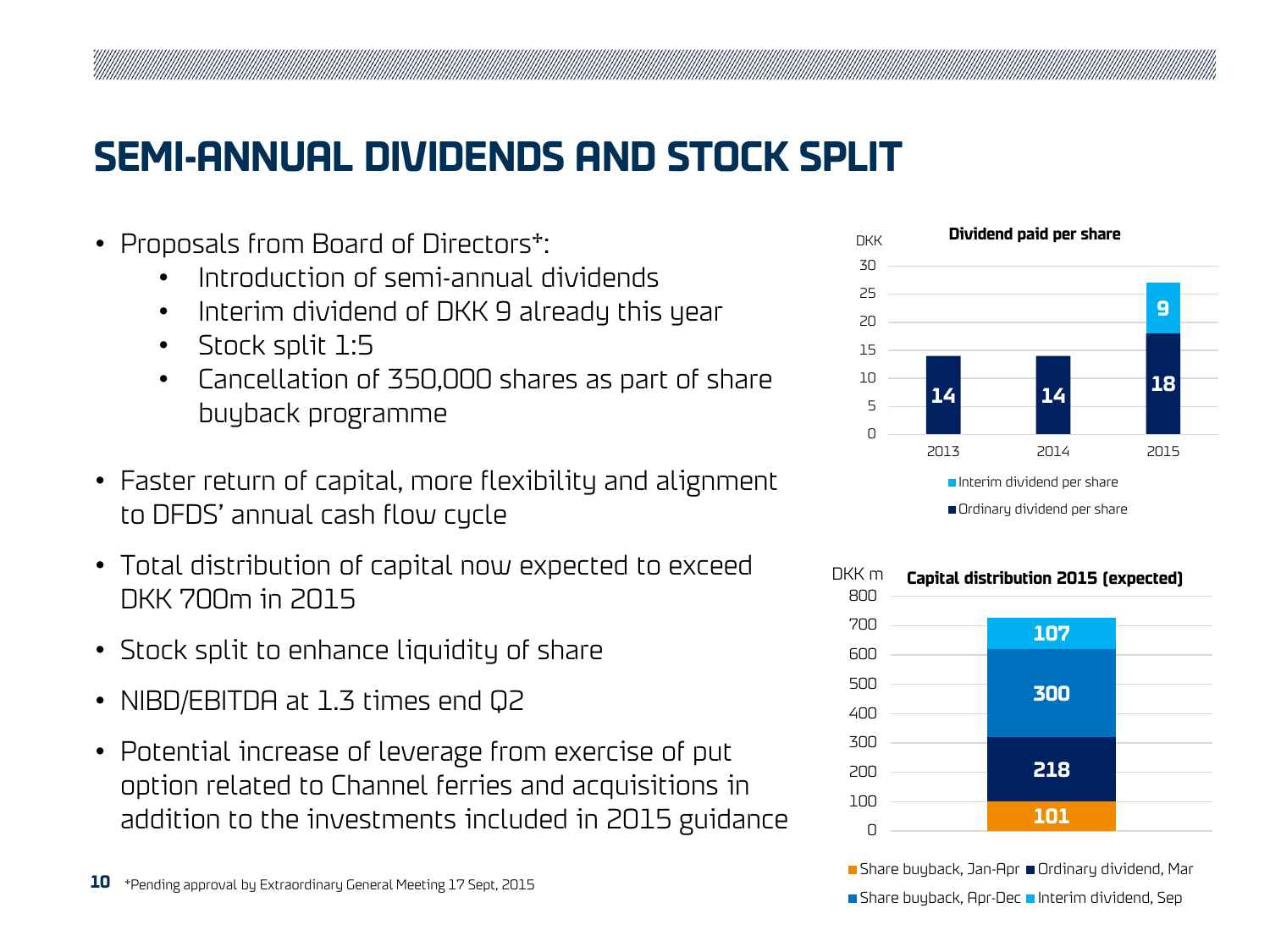#### **STRATEGY, GOALS AND PRIORITIES**

#### **Priorities 2015 - UNCHANGED**

- 1. Customer focus
- 2. Efficiency and improvement projects
- 3. MGO transition
- 4. Employee satisfaction/development
- 5. Market coverage

#### **DFDS' strategy drivers:**

- The DFDS Way: Customer focus and continuous improvement
- Network strength: Expand to leverage operating model
- Integrated shipping and logistics operations: Utilisation of tonnage
- Financial strength and performance: Reliable partner
- ROIC target of 10%



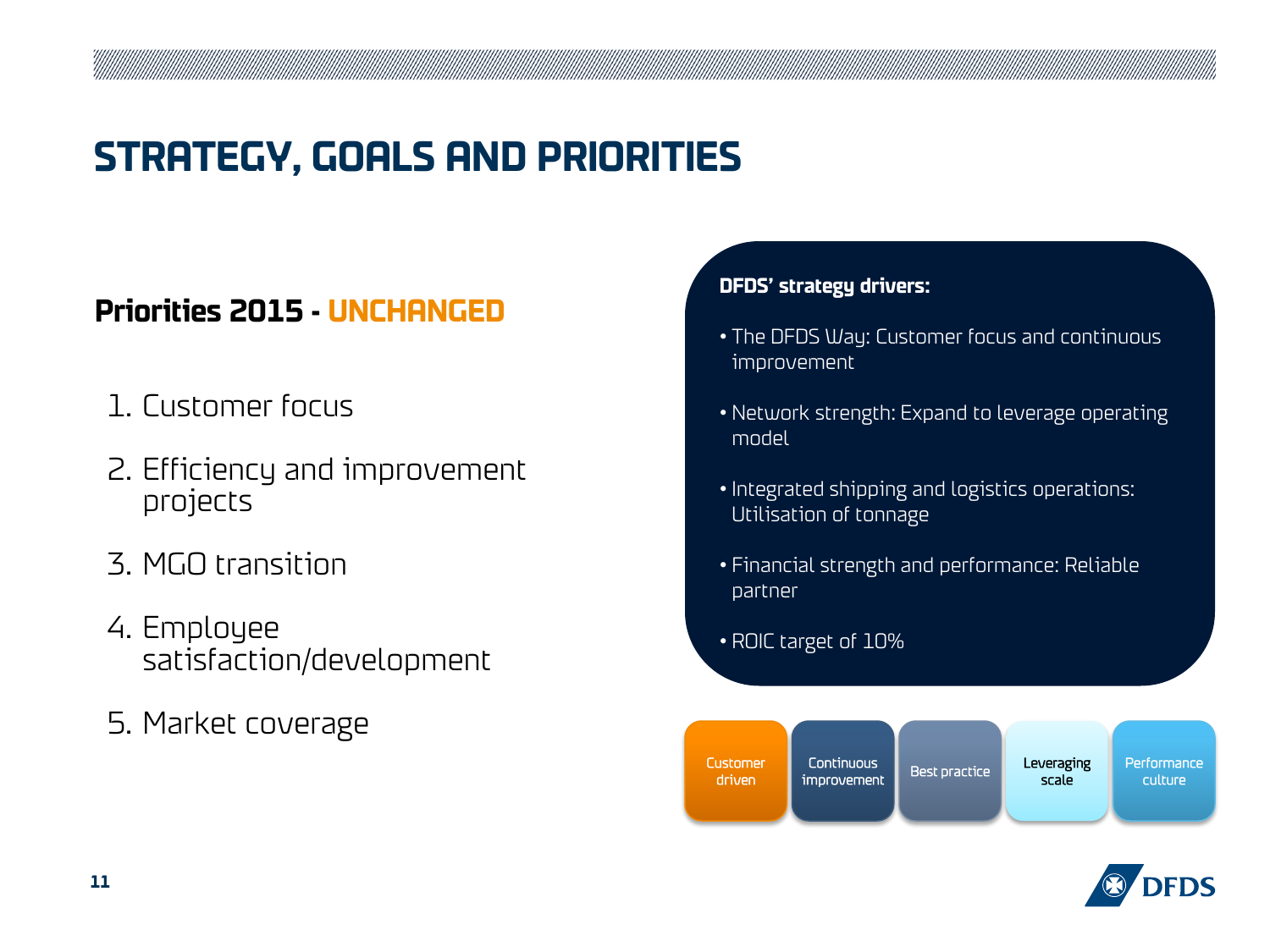#### **ROIC GOAL OF 10% ACHIEVED IN Q2 2015**



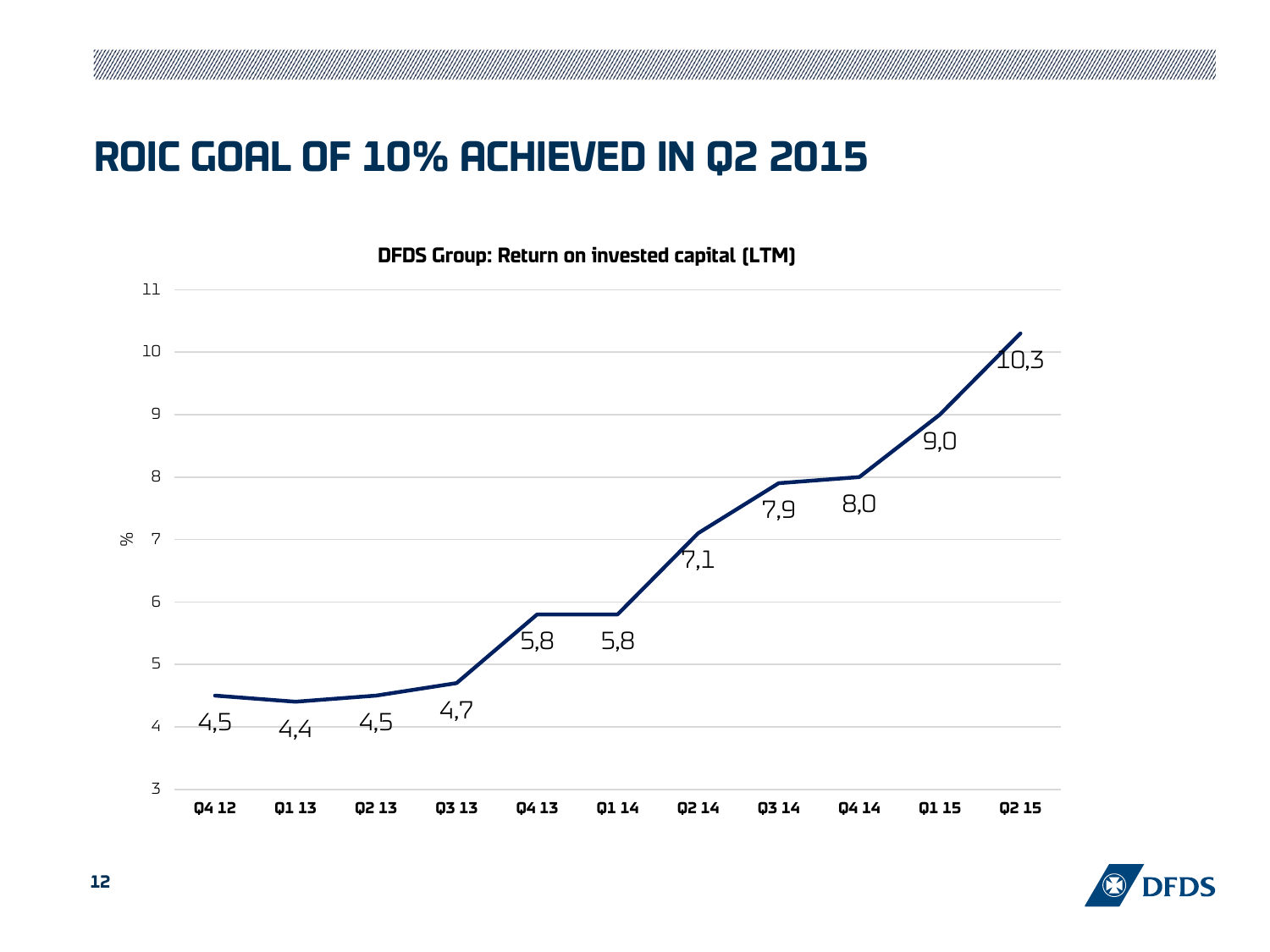